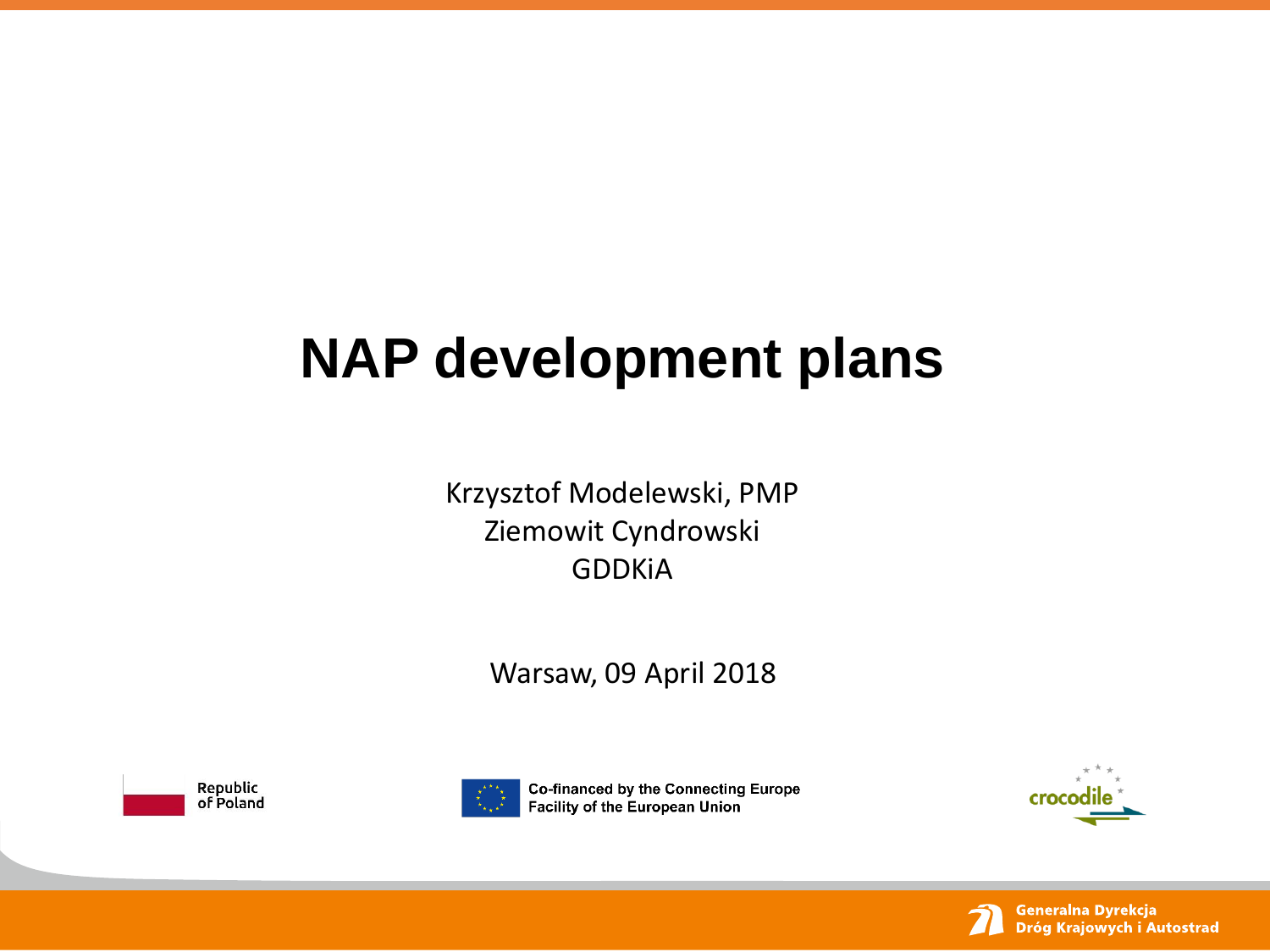# **NAP – First ITS Cloud Solution**

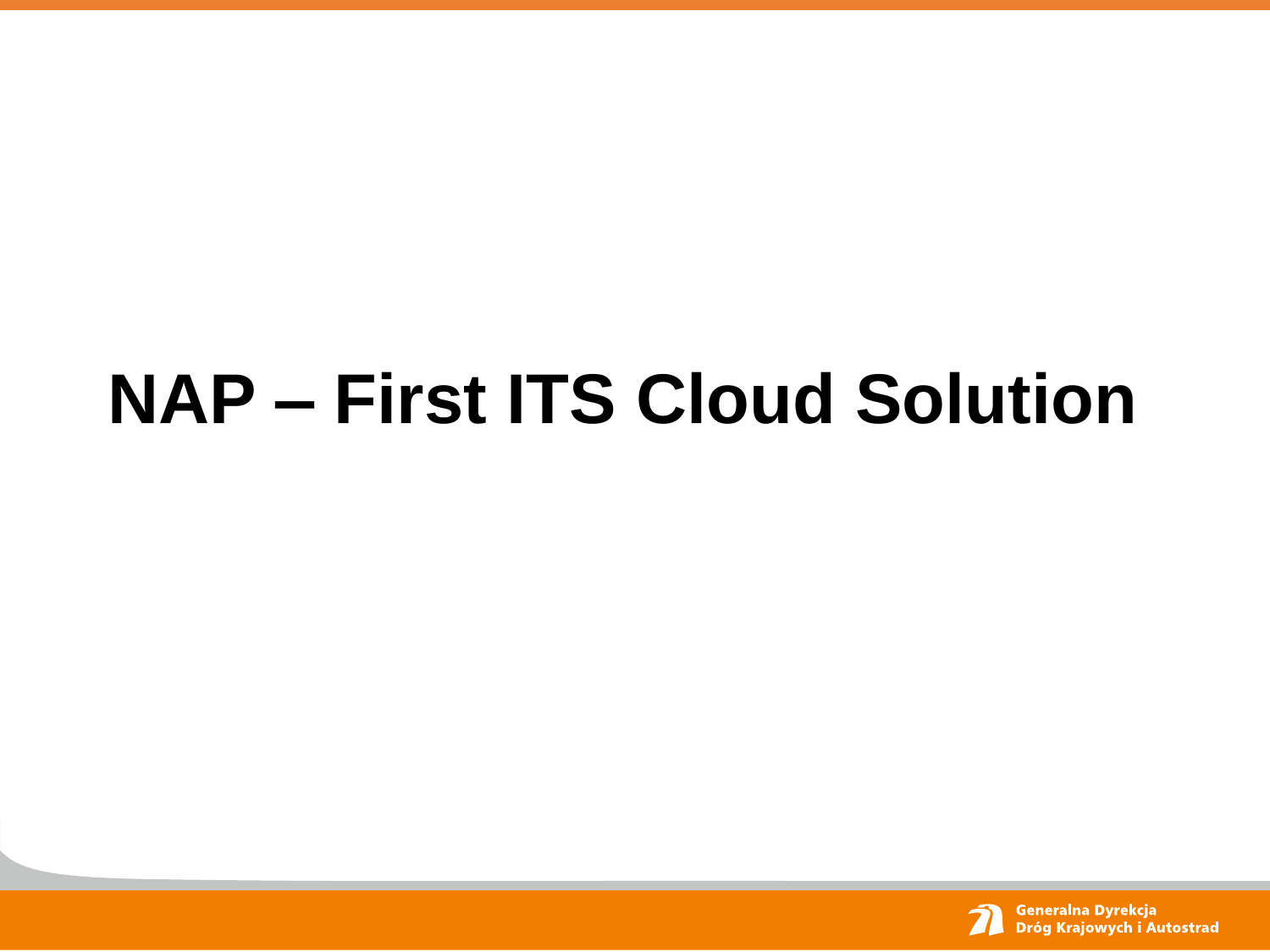# **NAP 2**

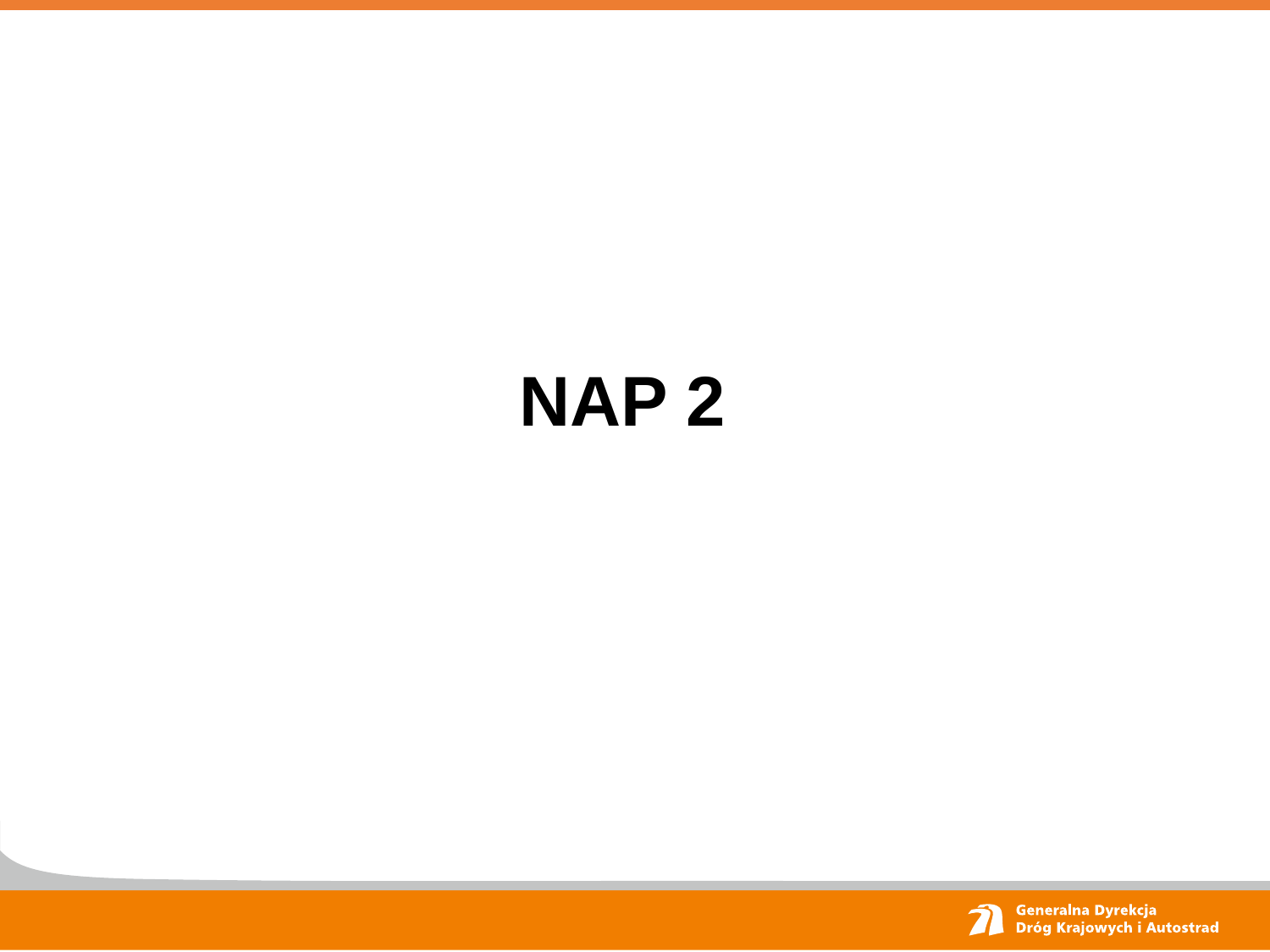# **NAP 2 Ecosystem**





Ministries: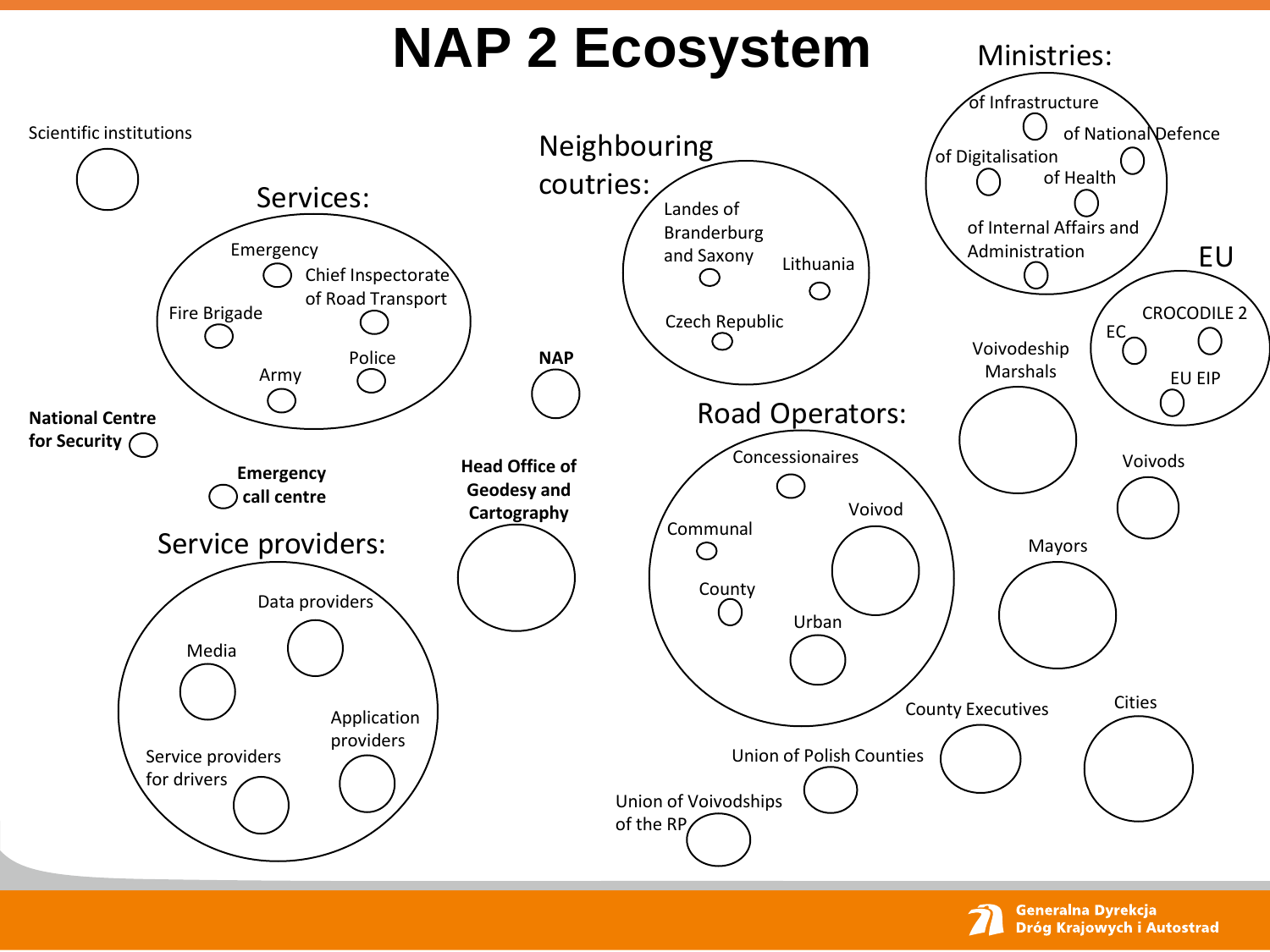# **Proposed changes in NAP 2**

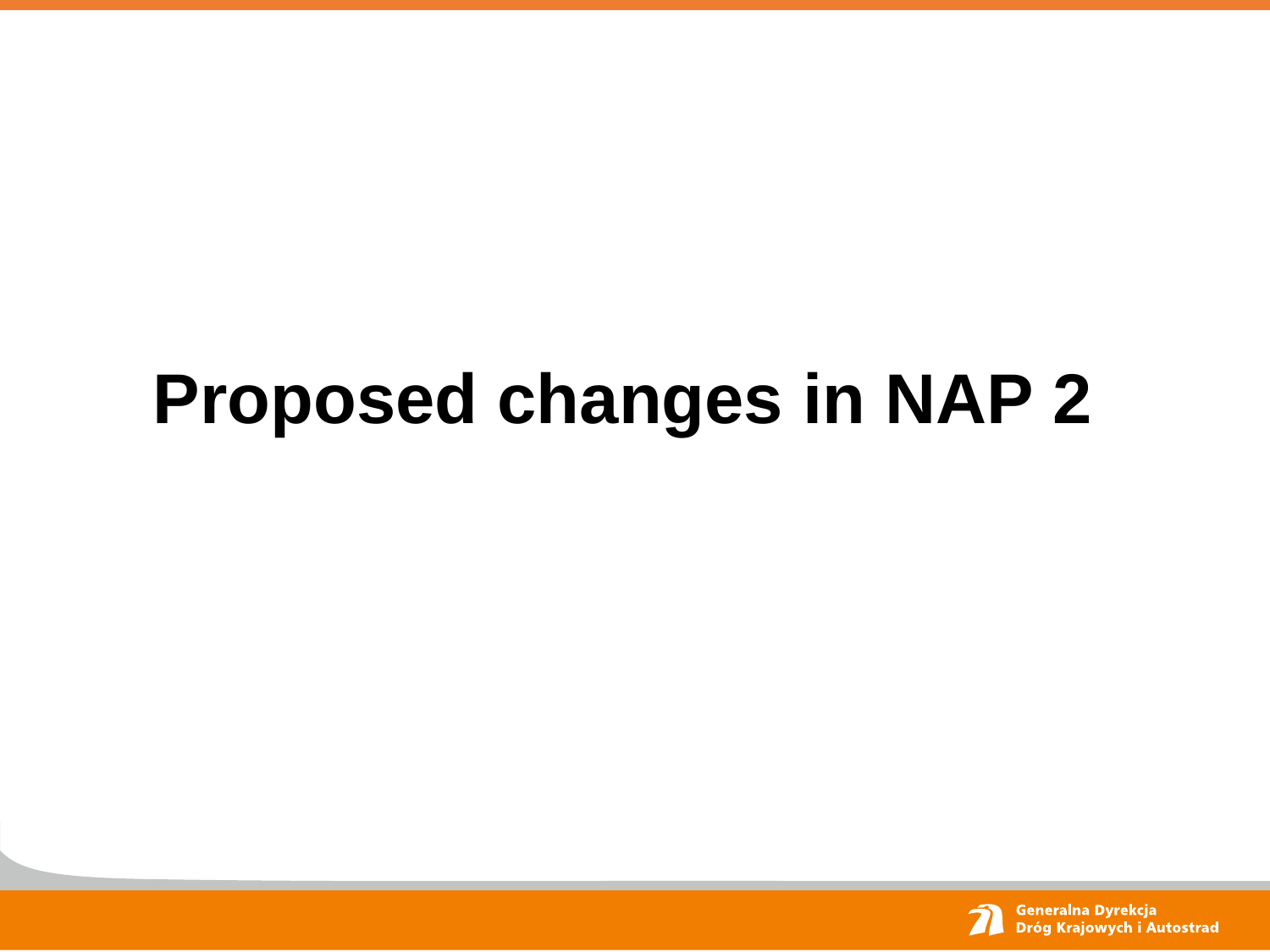

**NAP 1**

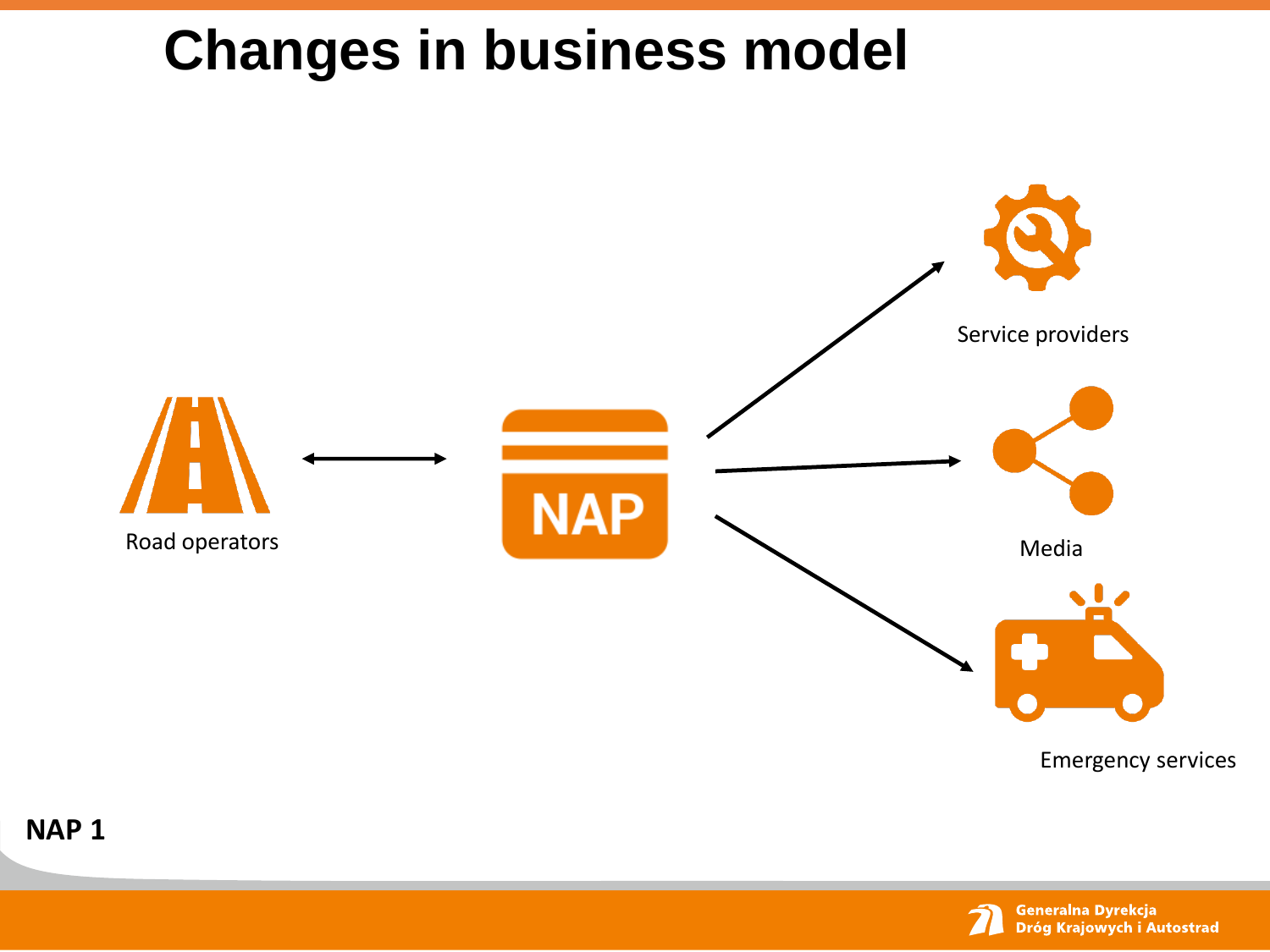

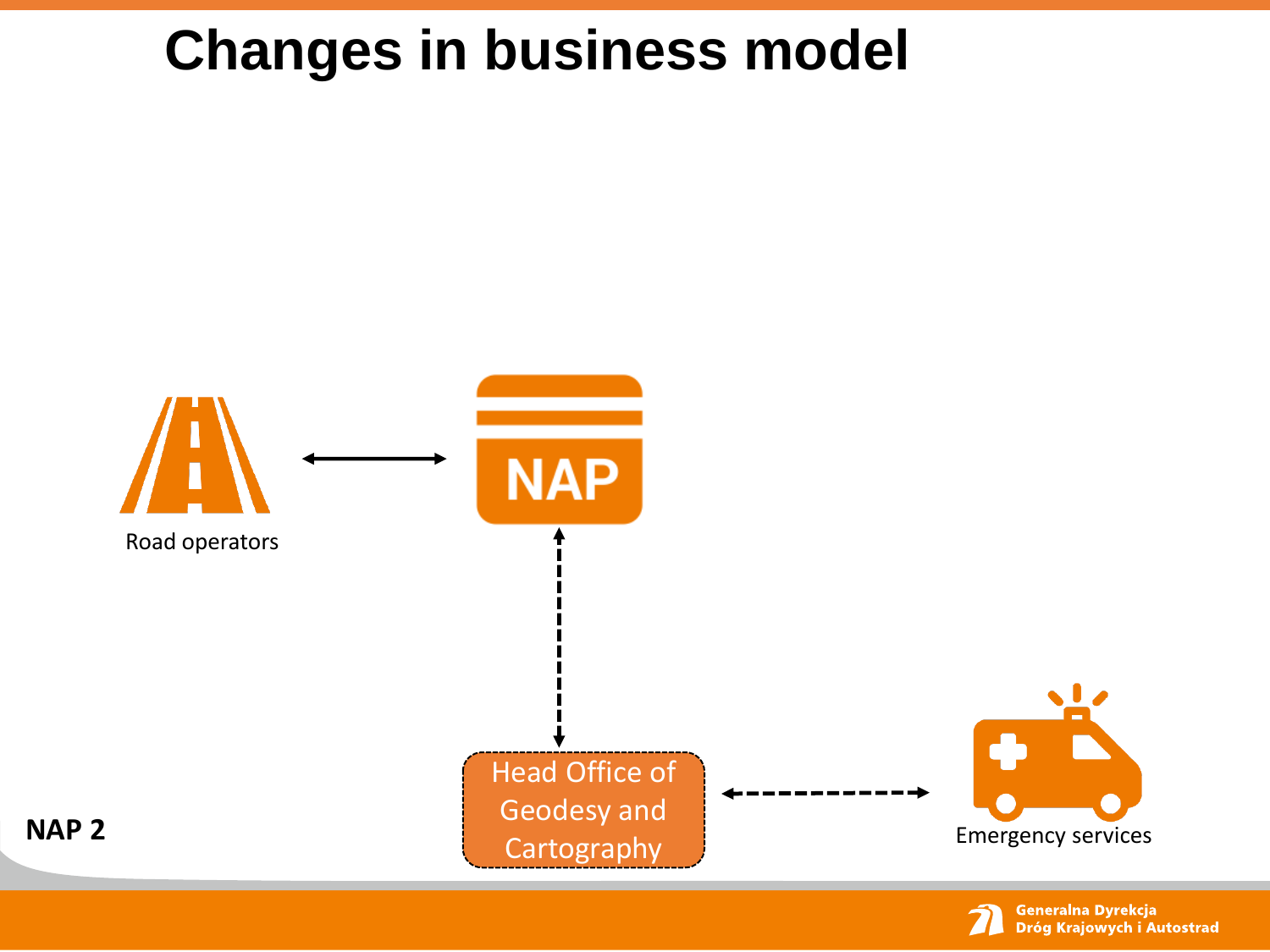

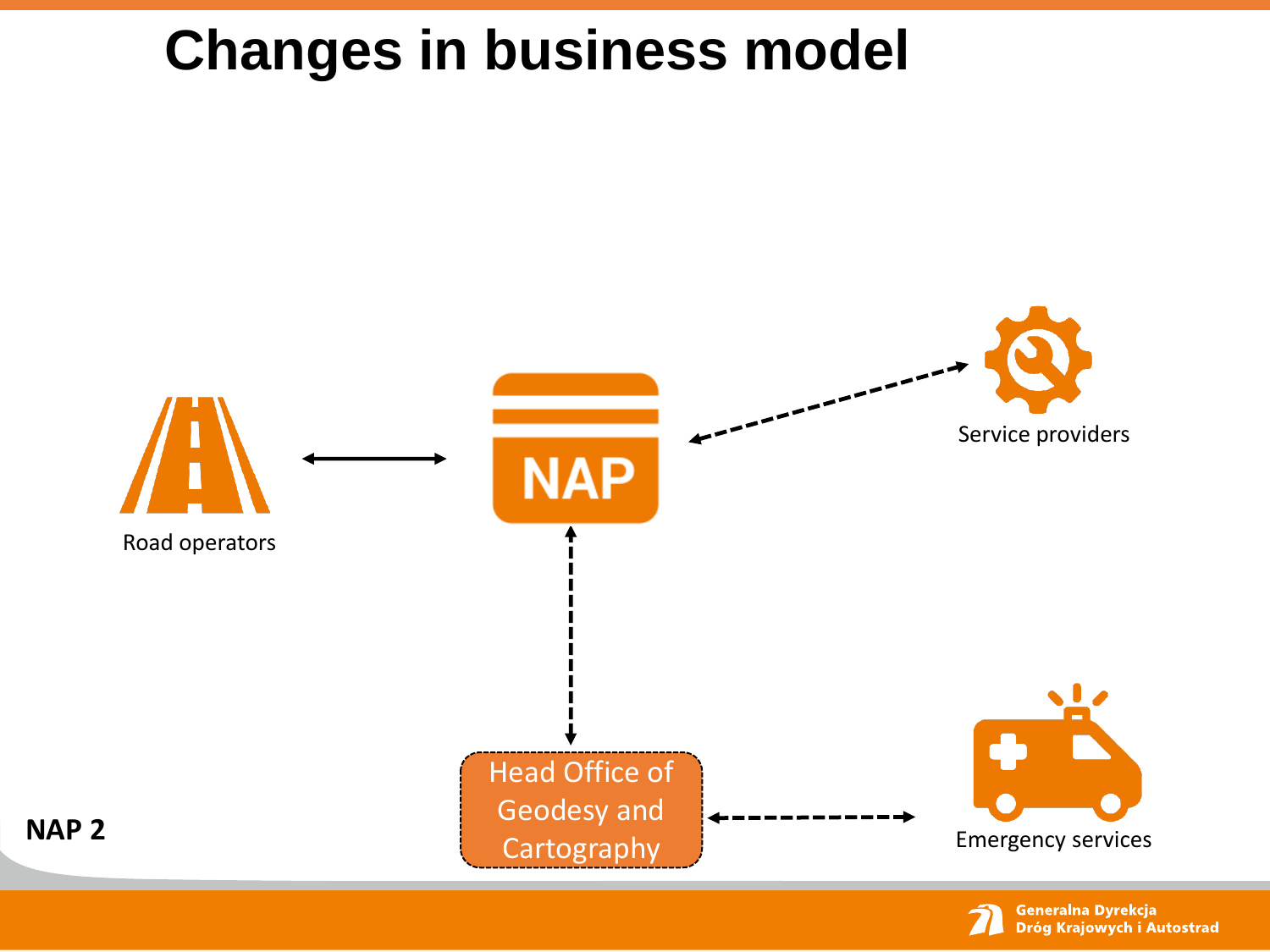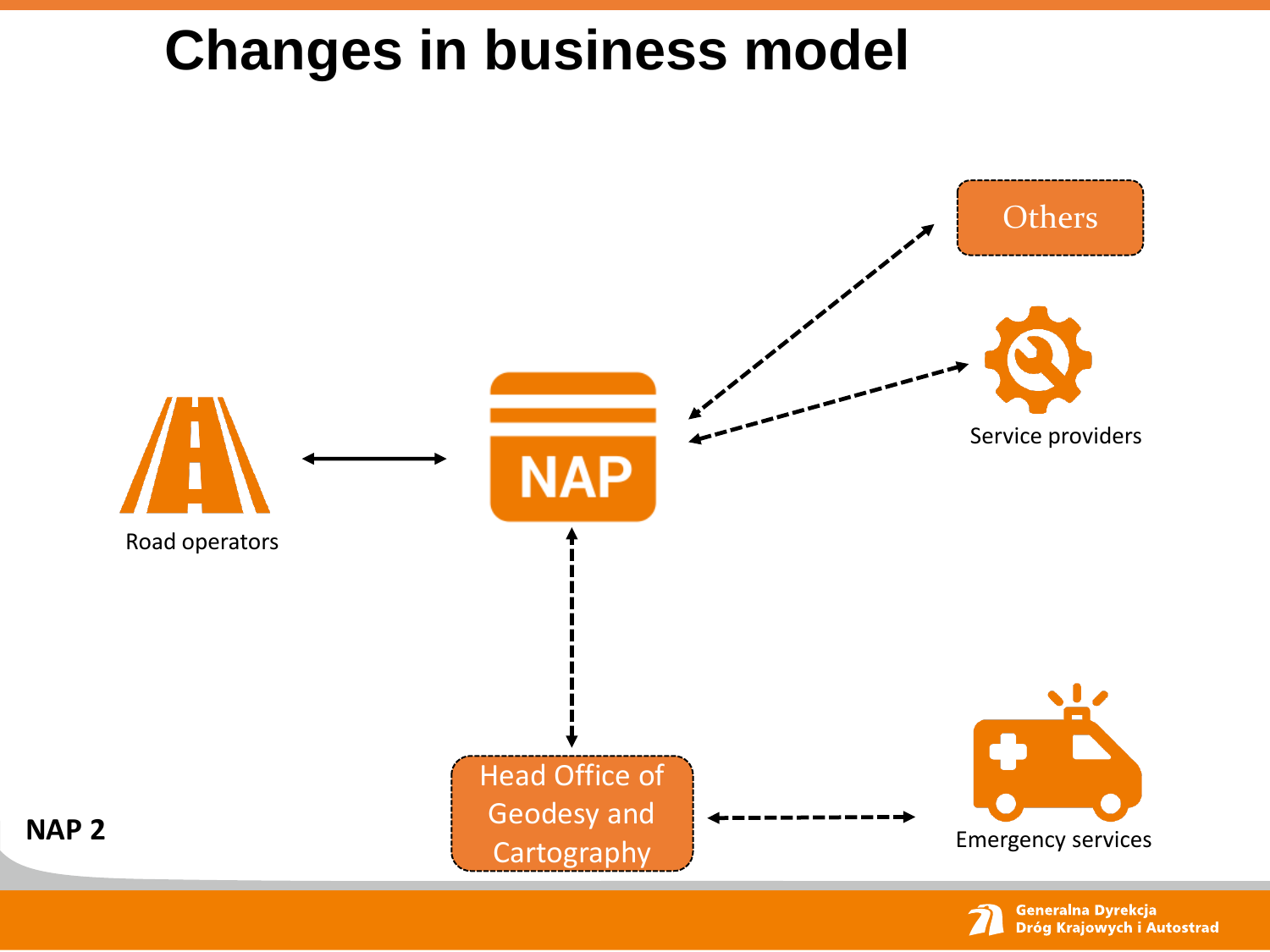

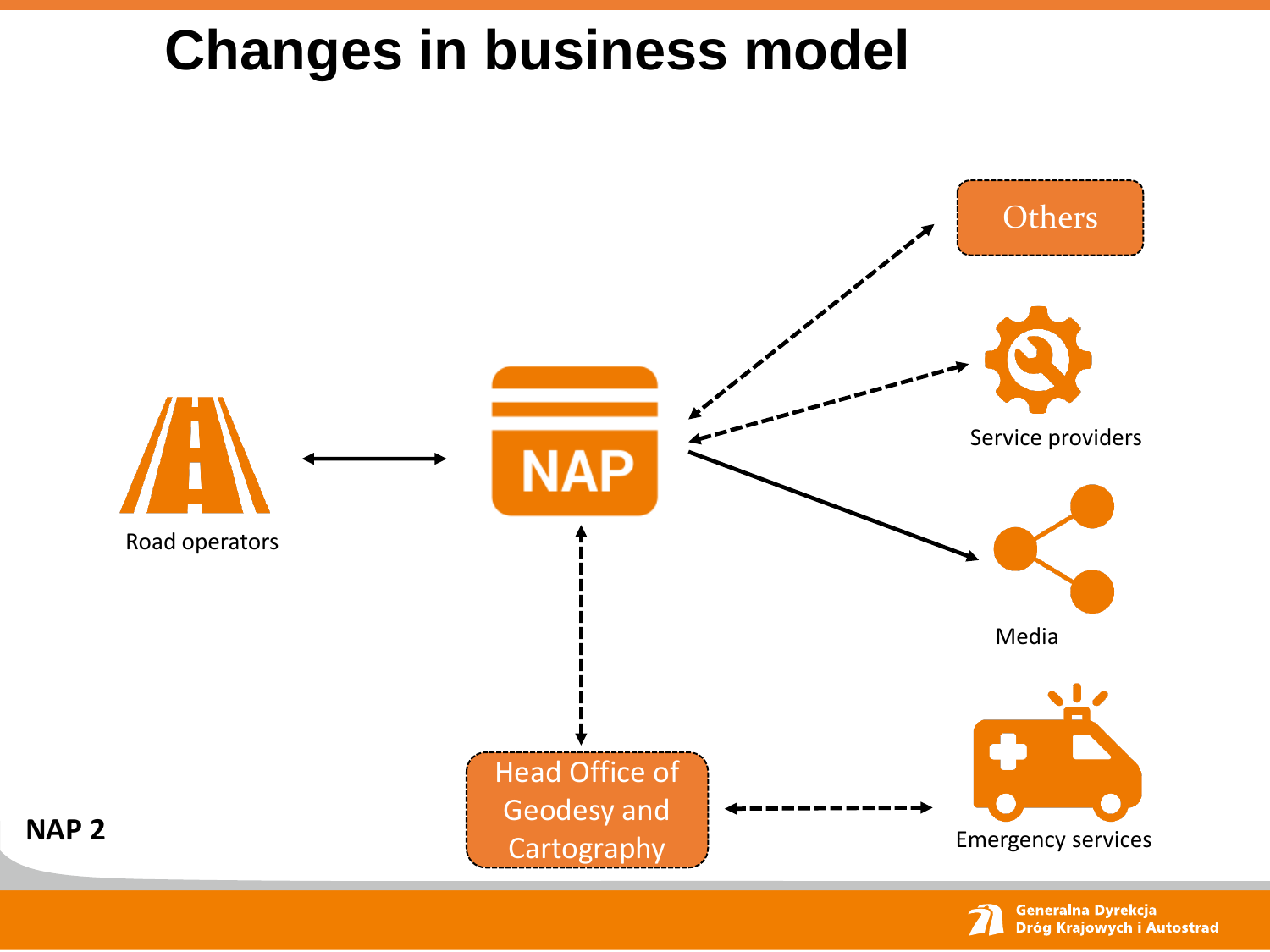### **International Data Exchange**







Ostrava, February 2018

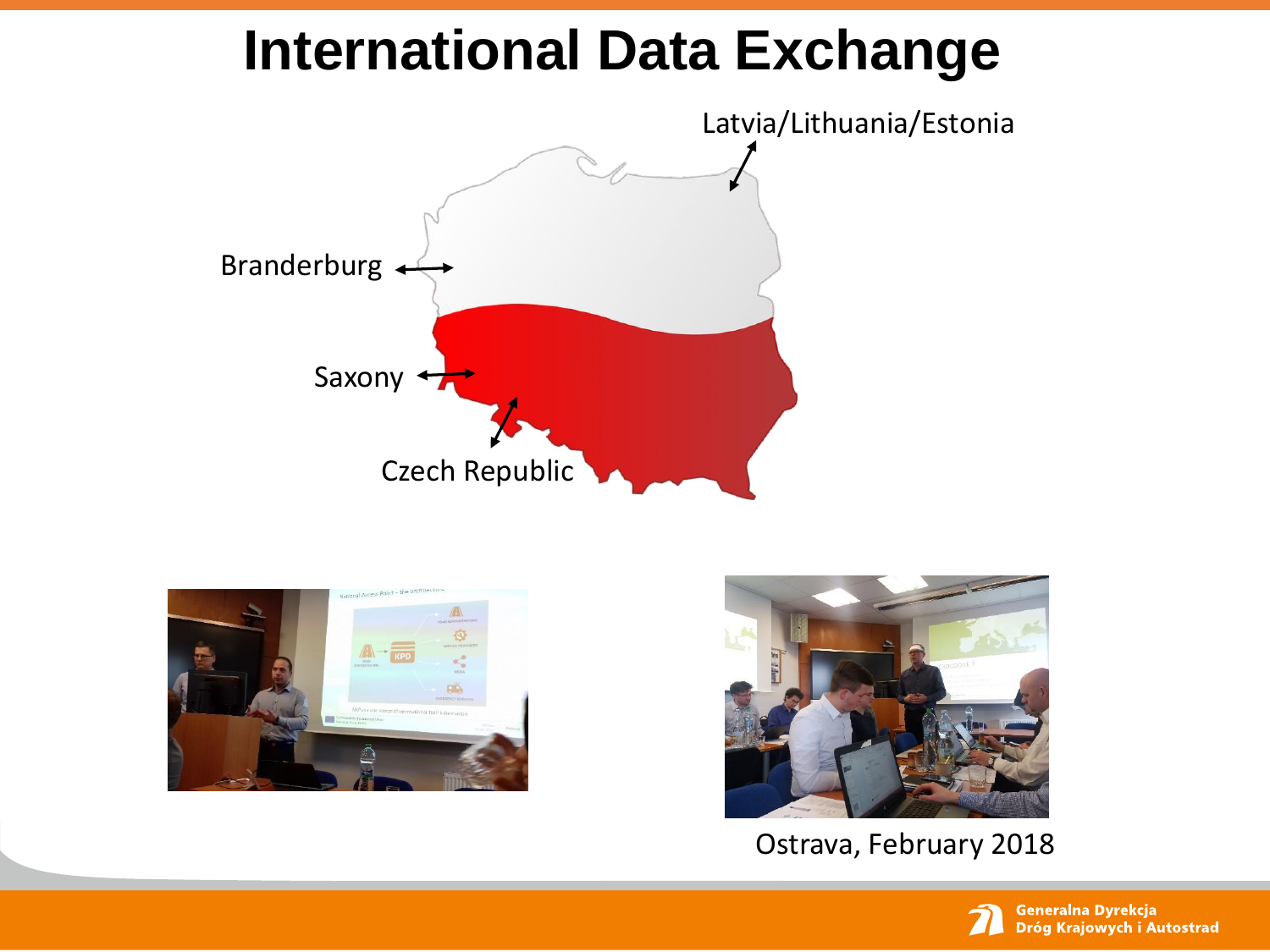# **INFORMATION SCOPE**

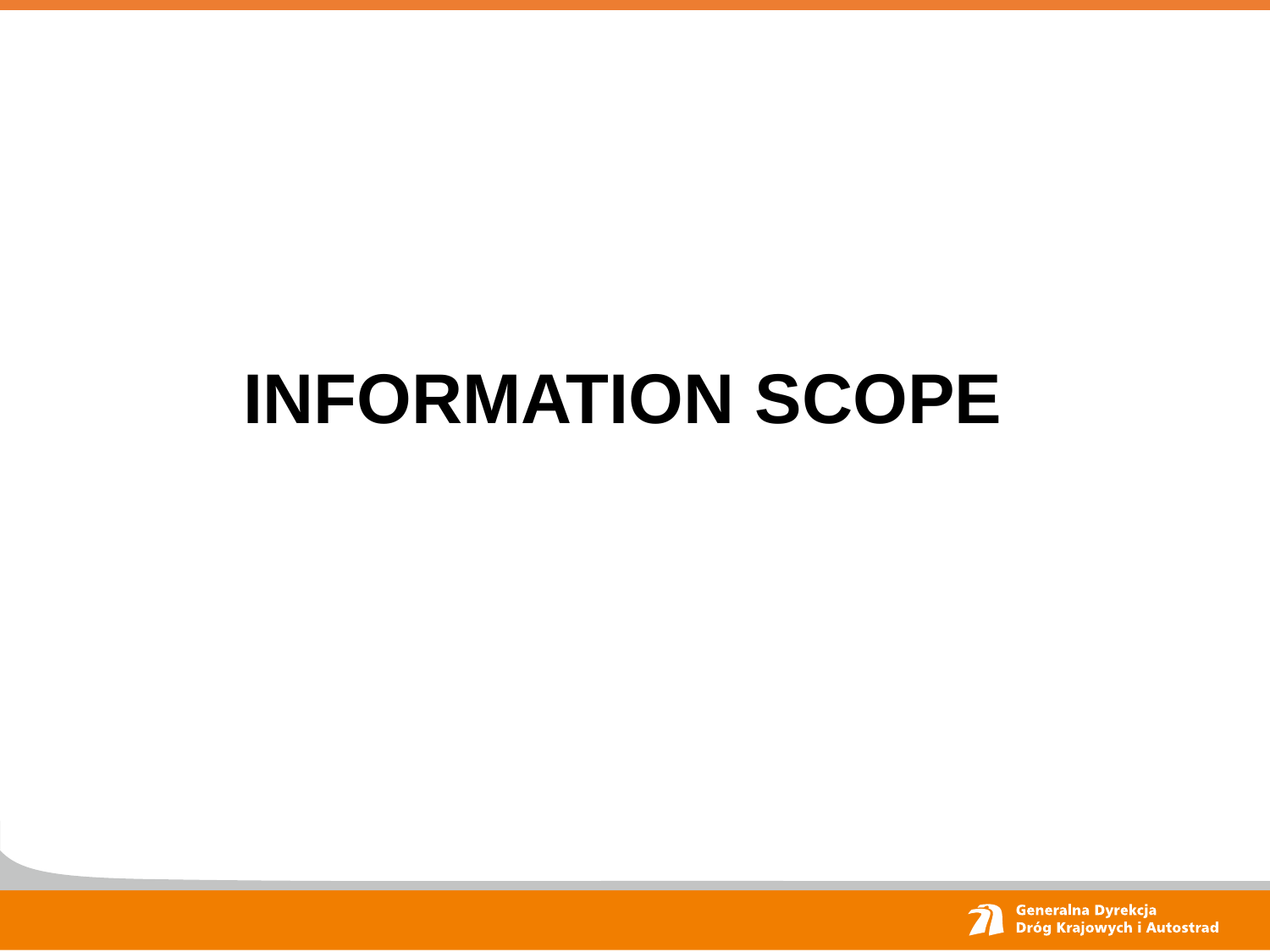# **Informations in NAP**



**Enterprises** 

- We store information about Enterprises and their data availability
- Search engine for road data



Paperless access to NAP 2

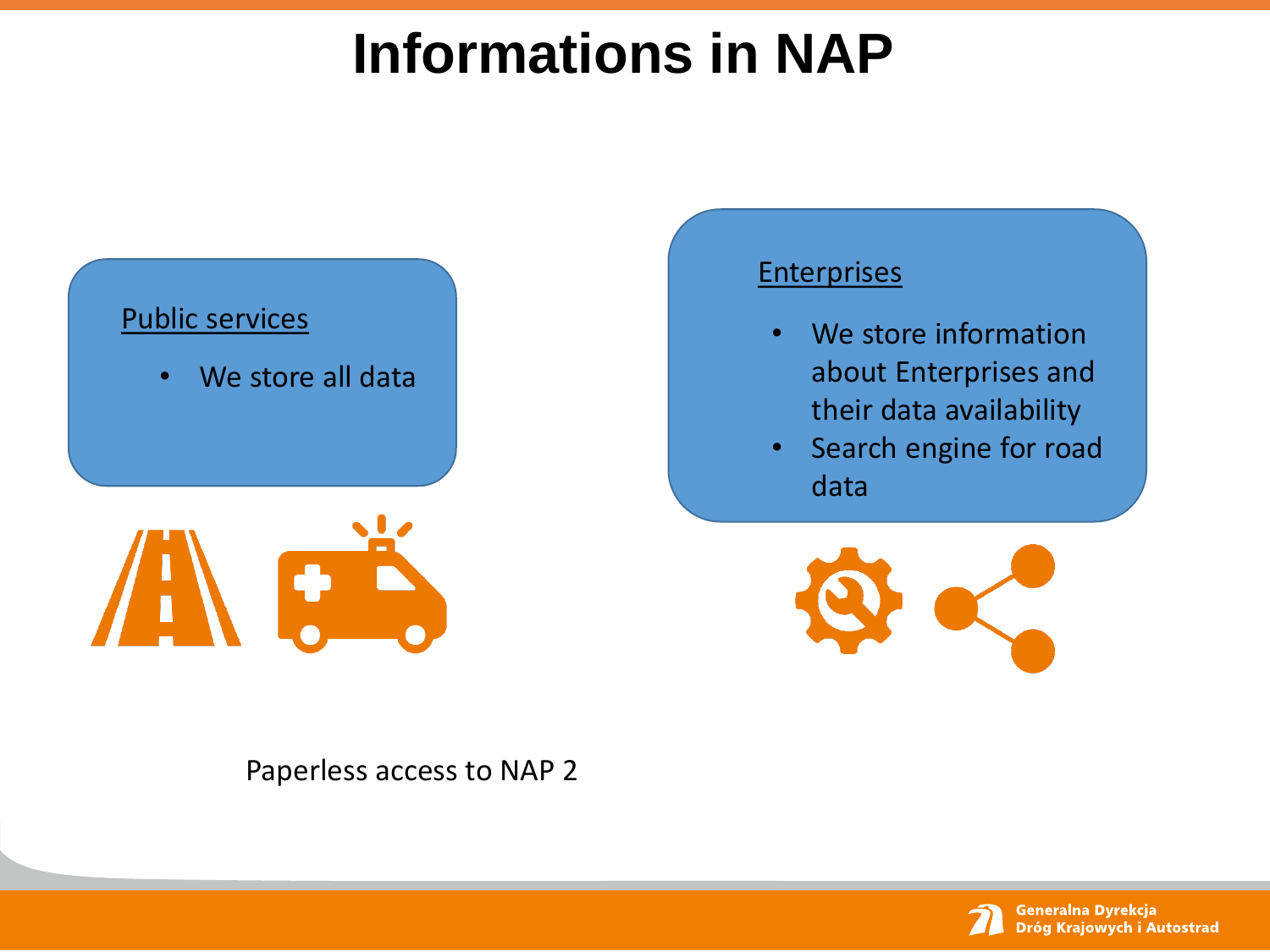## **Scope extension in NAP 2**



#### <<interface>> **Obstacles (Obs)**

- **Others**
- ⁺ Road disasters
- Objects on the road
- ⁺ Road works
- Weather conditions
- **Accident**

#### <<interface>> **Traffic Management Plans (TMP)**

- Time of entry
- **Contact**
- ⁺ Location of ITS devices
- Location of road signs
- ⁺ Situational Plan
- **Scenario**

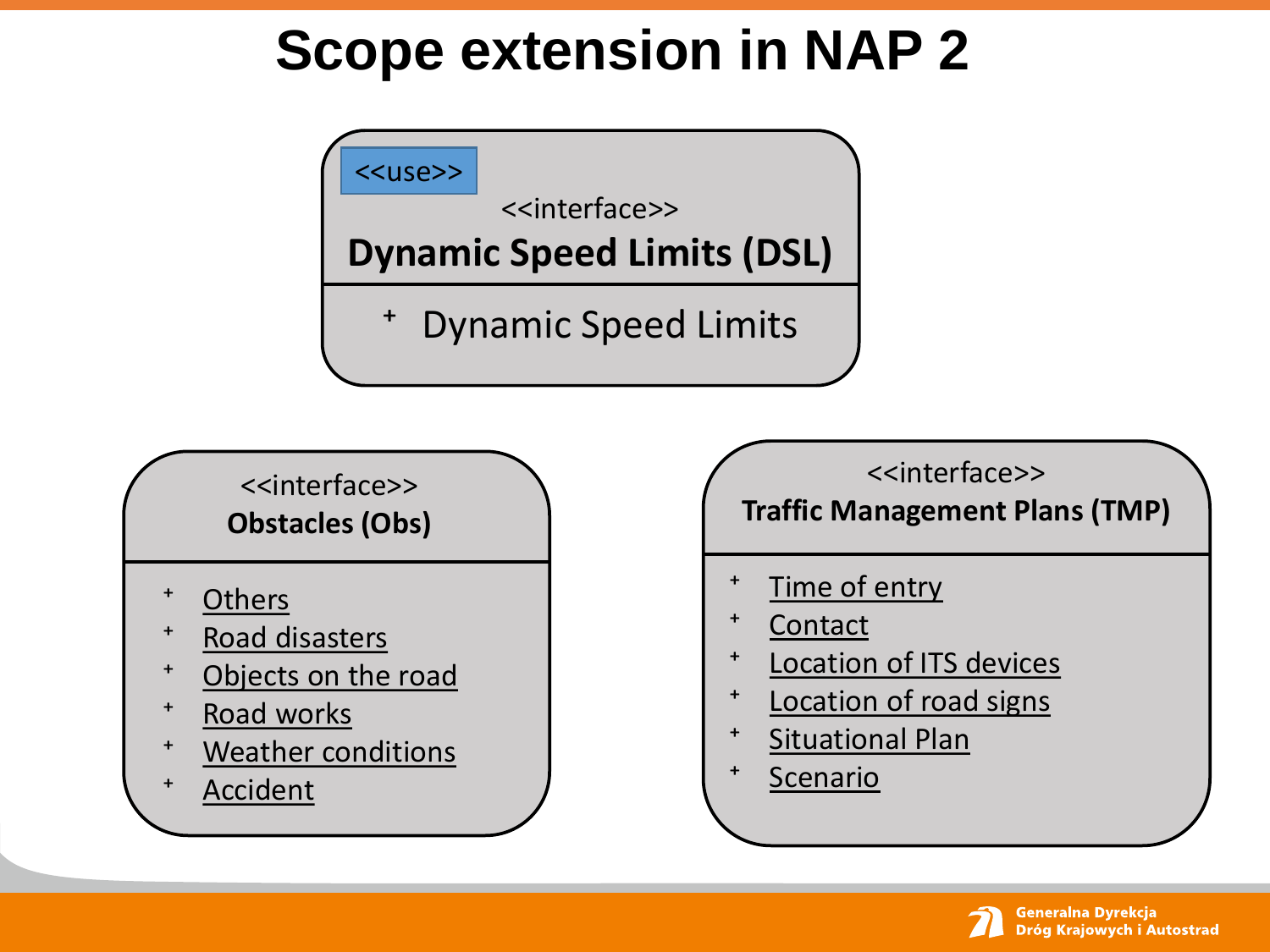# **Scope extension in NAP 2**



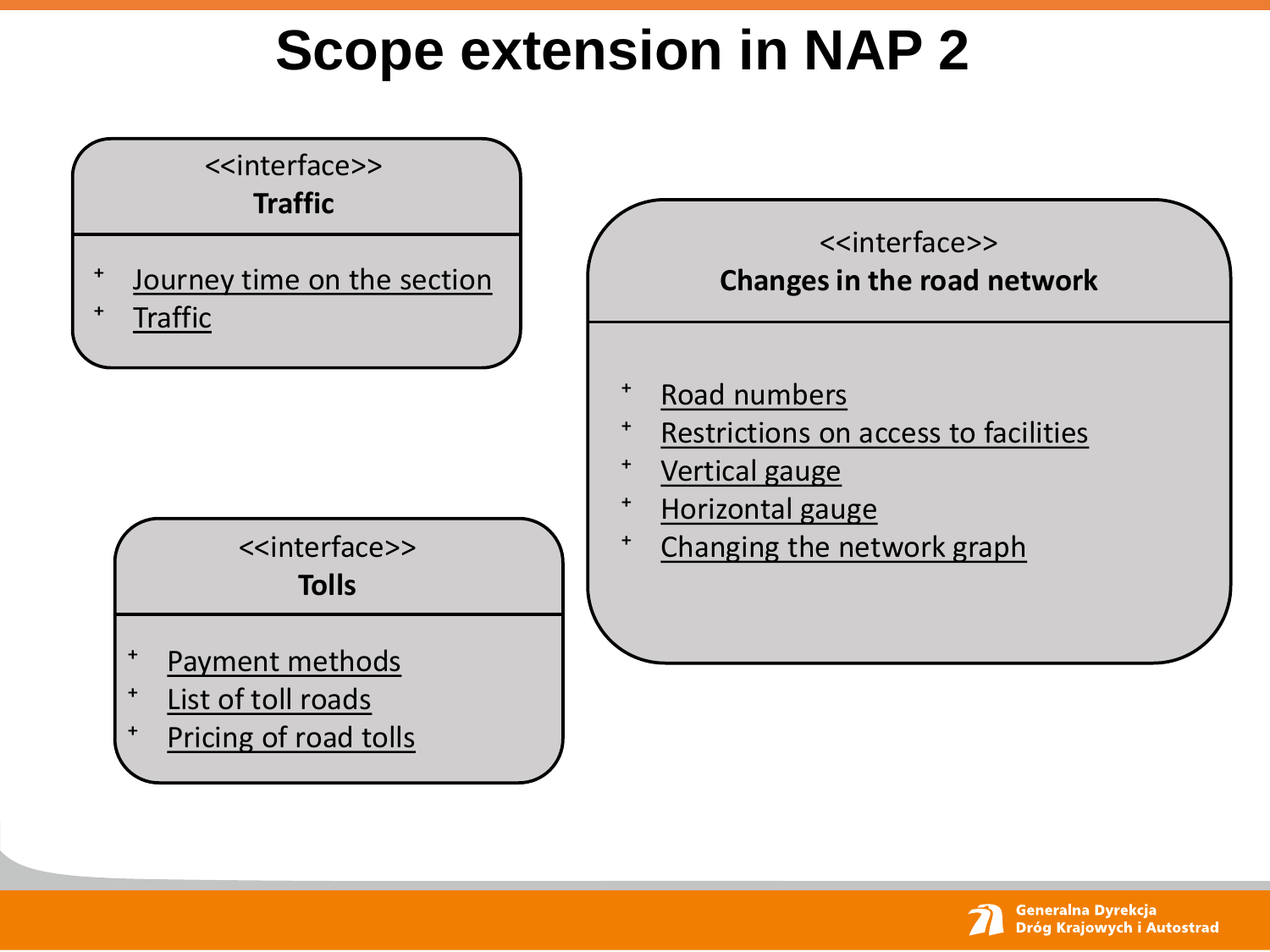## **Need analysis**



- Flexible agreement
- Survey of existing software

#### Surveys

• WWW surveys

Meetings

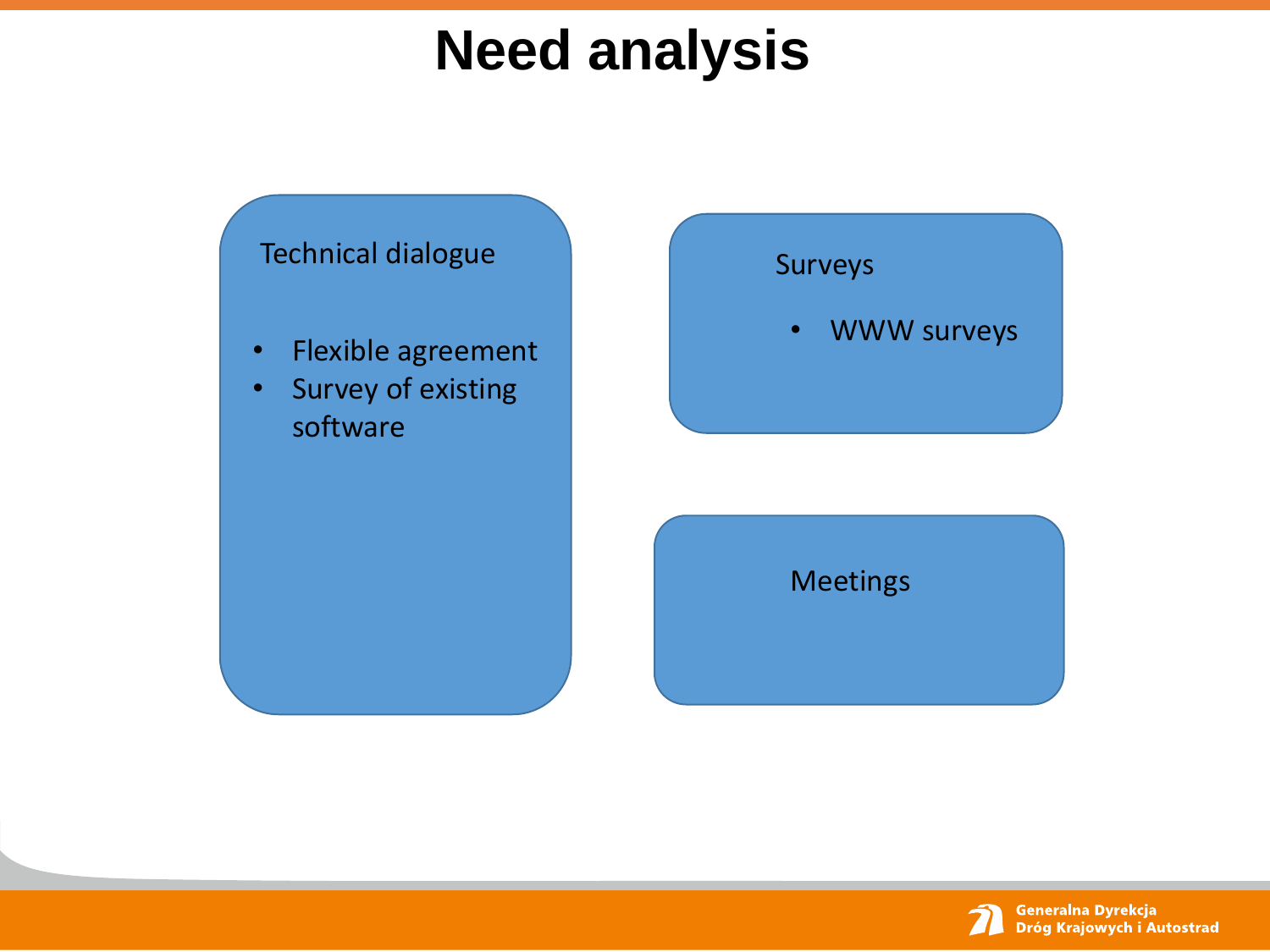# **BENEFITS FOR MUNICIPALITIES**

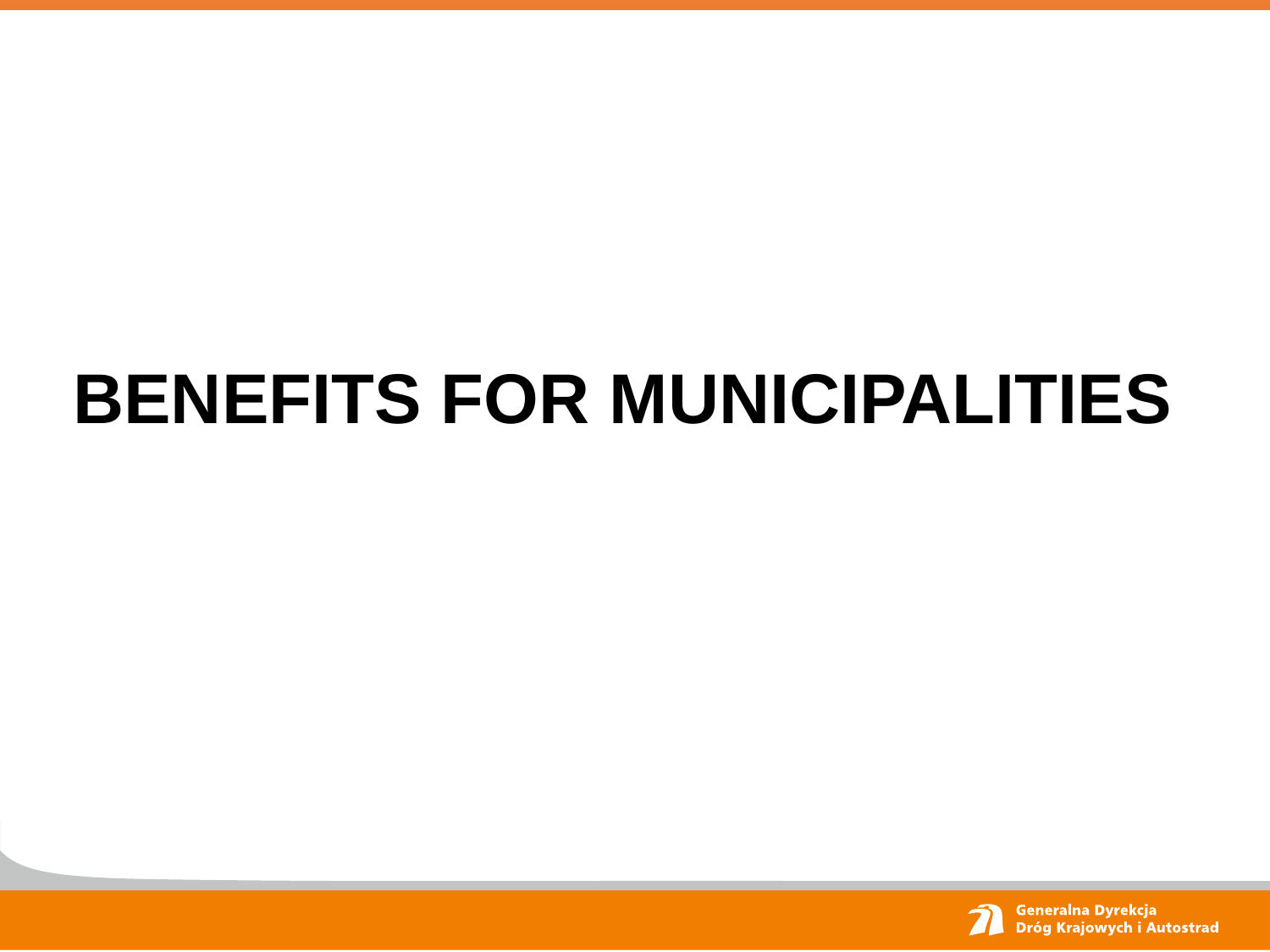## **Benefits for municipalities**

If you specify traffic management system:

– do not order traffic information applications– NAP will ensure that every user will have your information

– NAP will give you free of charge application for traffic incidents management

90% of search goes through Google services.

*Smart Insights report*

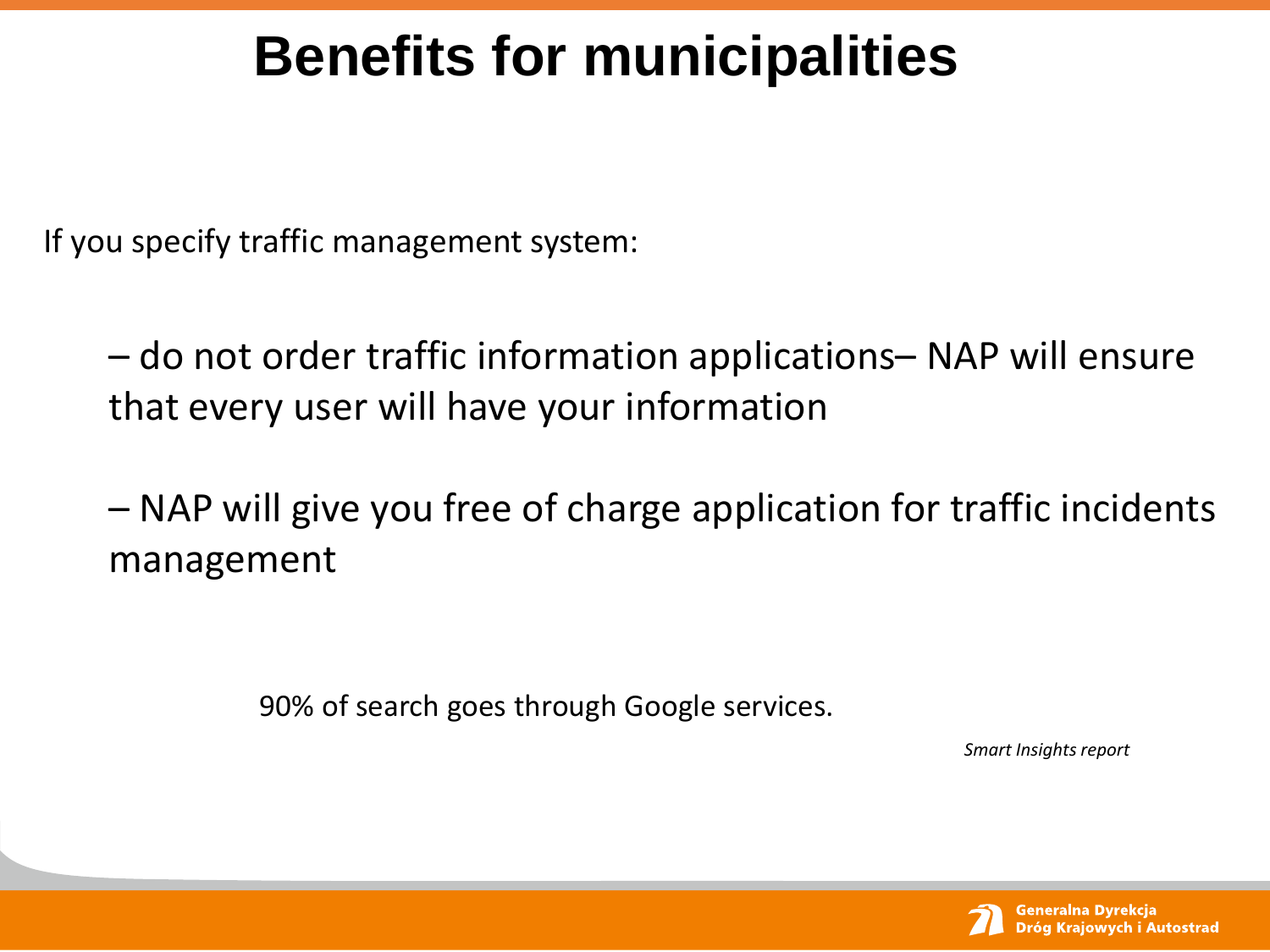## **Map with traffic incidents for every municipality**





After the click on the map user will be redirected to the original NAP website (kpd.gddkia.gov.pl)

*Promet.si*